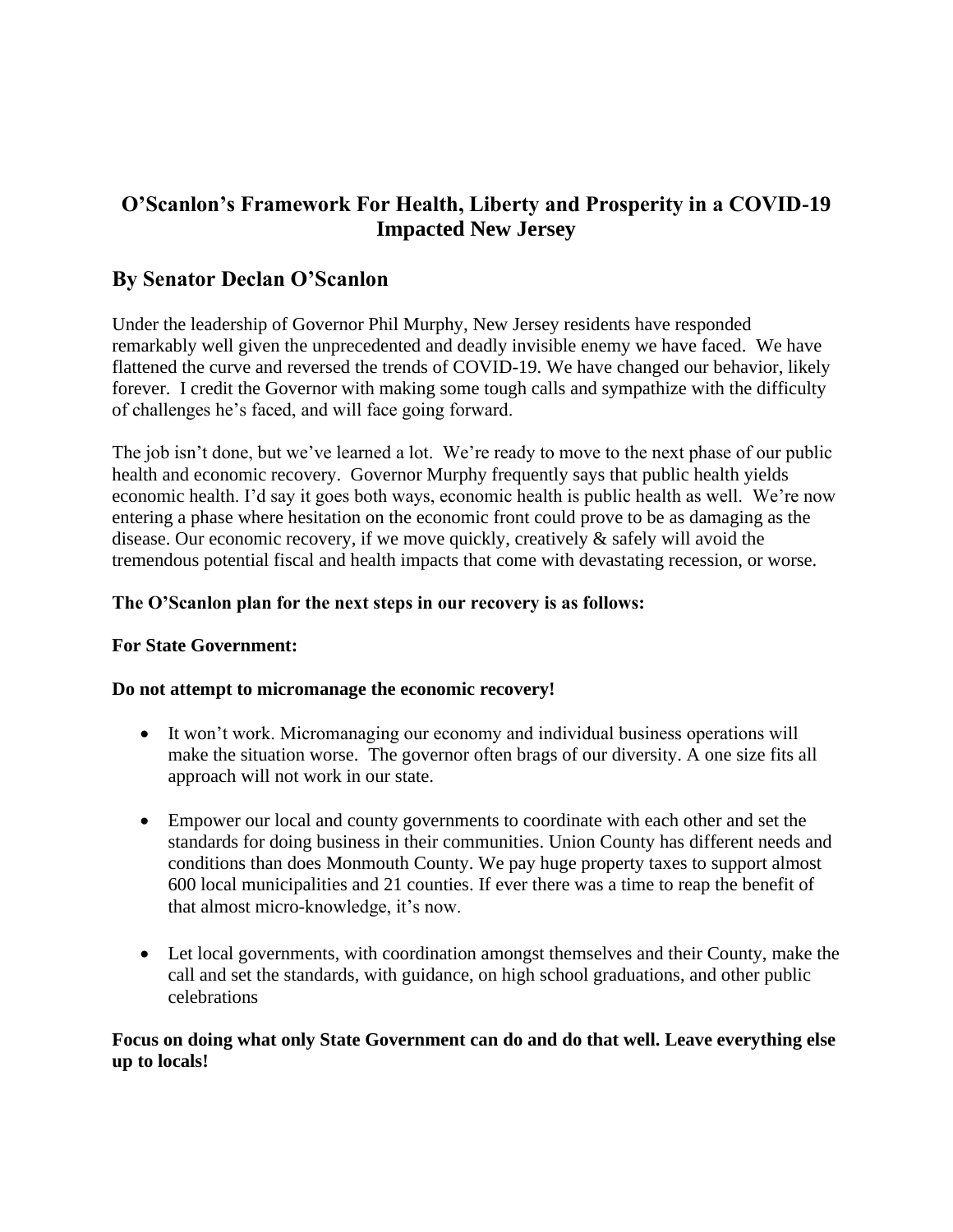- Get the Unemployment Insurance system caught up and working. This is an area that has been brutal on all. Progress has accelerated, intensely focus until every last person is paid. Get prepared for the next emergency and stay prepared.
- Get caught up on COVID-19 testing and contact tracing. Implement the plan in cooperation with local governments and health departments. There are new, more convenient tests being approved every week. Because we are so behind on testing this can't be a prerequisite to our reopening. We could kill our economy waiting. We must ramp up testing and open at the same time.
- Support our long term care facilities in becoming safe places for our most vulnerable loved ones. Serious early mistakes caused unnecessary loss of life. We must investigate, understand what happened, hold people accountable and implement policies and procedures to avoid any recurrence.
- Start to reopen the healthcare system for elective surgeries
- Make sure our healthcare providers, first responders and their employers have the resources they need.

#### **For Residents:**

- As the governor says, "don't be a knucklehead."
- Where practical: avoid touching things others touch, wash your hands frequently, carry a few tissues to use to open doors & throw away after you use them. Don't litter.
- Stay 6 feet from others wherever possible, including on beaches, boardwalks, in parks and establishments. Where that fails to happen inadvertently, don't sweat it. These are stressful times for all of us. Cut slack, relax. Facial cues are impossible to read behind masks, let's assume everyone is smiling back there!
- Wear masks when indoors at public places where practical. Don't yell at people who don't.
- Gatherings: Be smart. This isn't the time for you to have 200 of your closest friends over! Keep gatherings to numbers small enough so that people aren't forced to be on top of each other. Clean surfaces - door handles, faucets, toilet flush handles etc. frequently. Don't call the police if your neighbors have a few folks over.

#### **For Local Governments and Businesses:**

• Encourage doors of stores & establishments to be propped open or install automatic door openers. When not possible - it's going to be 90 degrees soon - have regular & frequent surface & door handle cleaning regimen.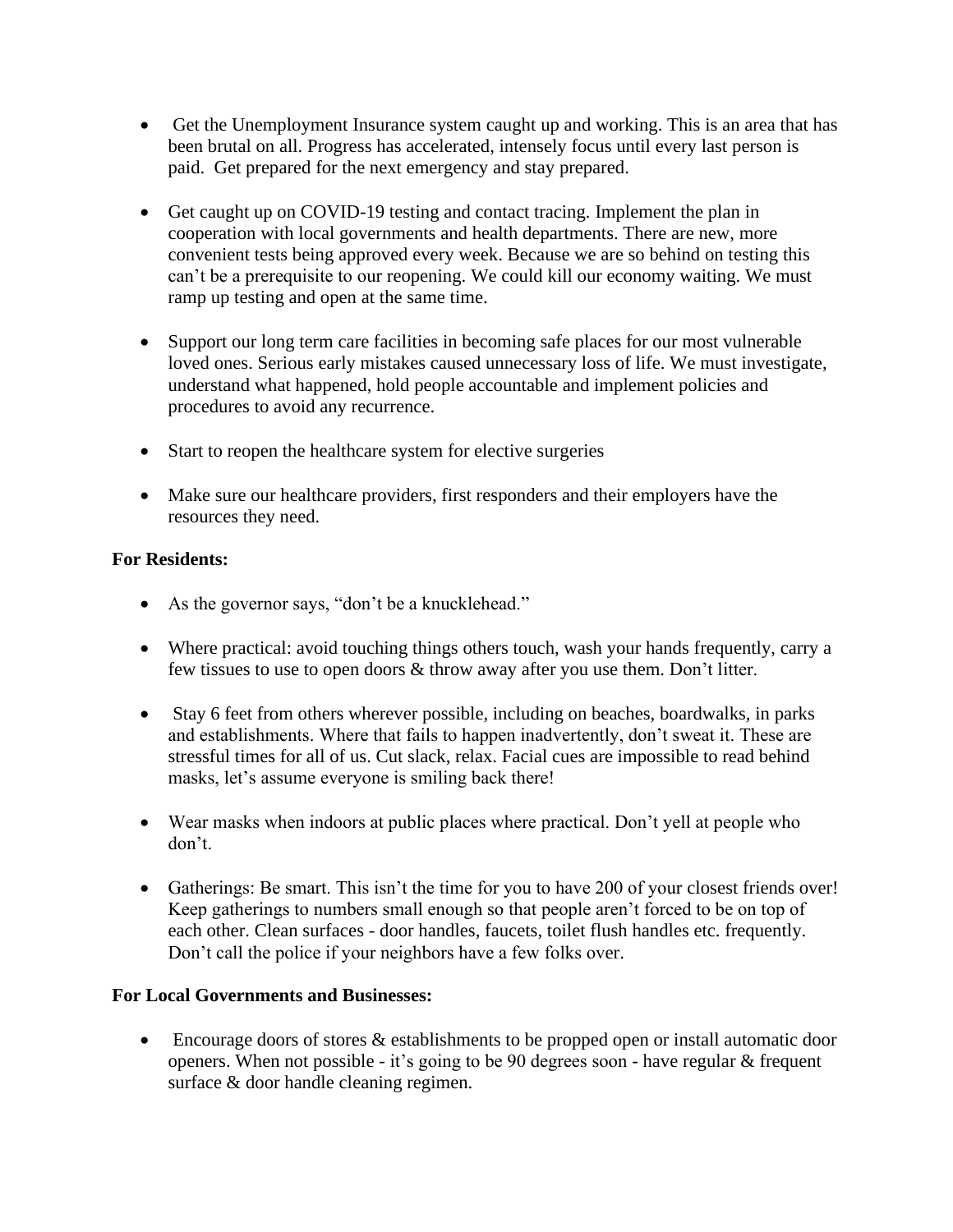- Suggest that hand-sanitizer dispensers be installed where appropriate.
- Store workers, when open to public, should wear masks whenever practicable. It won't always be - and people can decide for themselves to avoid establishments that make them feel uncomfortable.
- Permit bars and restaurants, wherever possible, to expand their service area outdoors, tents and warming/cooling devices included. This is already up to locals. ABC should stay out of the way and resist urge to micro-mange. If locals approve, let it happen. Many of these establishments can't make a profit at 50% capacity. Let them expand outside where possible - or inside if they get creative - to get to a level that enables them to open, and still be safe.
- Encourage bars/restaurants/churches etc. to creatively spread out seating or install protection between booths. Encourage patrons to force this by avoiding restaurants that pack too many people inside.
- Restaurants etc.: Eliminate commonly touched surfaces: prop doors open; provide salt, pepper, ketchup in single use servings.
- Constant cleaning of surfaces people are forced to touch.
- Permit all beach facilities to open including bathrooms and cabanas etc. Beach club owners are used to managing their members and keeping things organized and clean. Trust them to wisely up their game. Pools should be allowed to open - with efforts to avoid overcrowding as practicable. Tip: you can't get it from pool water!
- Outdoor and indoor bar areas should be allowed to open again, with recommendations of regular cleaning of touchable surfaces and distancing between parties. Leave all seating in place but ask patrons to leave two seats between parties and spread out if standing.

## **GIVE GUIDANCE, AVOID MANDATES! DON'T MICRO-MANAGE!!**

#### **Things government shouldn't be trying to micro-manage & bad ideas that might seem outrageous but...you never know:**

• Parking - unless we're going to do a survey of available square feet of sand per available parking space, then calculate the average beach blanket space per car/family, then, finally, calculate how many family beach plots are potentially available on each particular beach (think Wildwood vs. Monmouth Beach) WITH 6 feet of separation...don't limit parking to some random, silly number! Now you understand the ludicrousness of a message that towns should "limit parking to 50%" ANYWHERE..parks, beaches etc. Sheer insanity.

• Beach Badge Limitation - see "Parking" above.